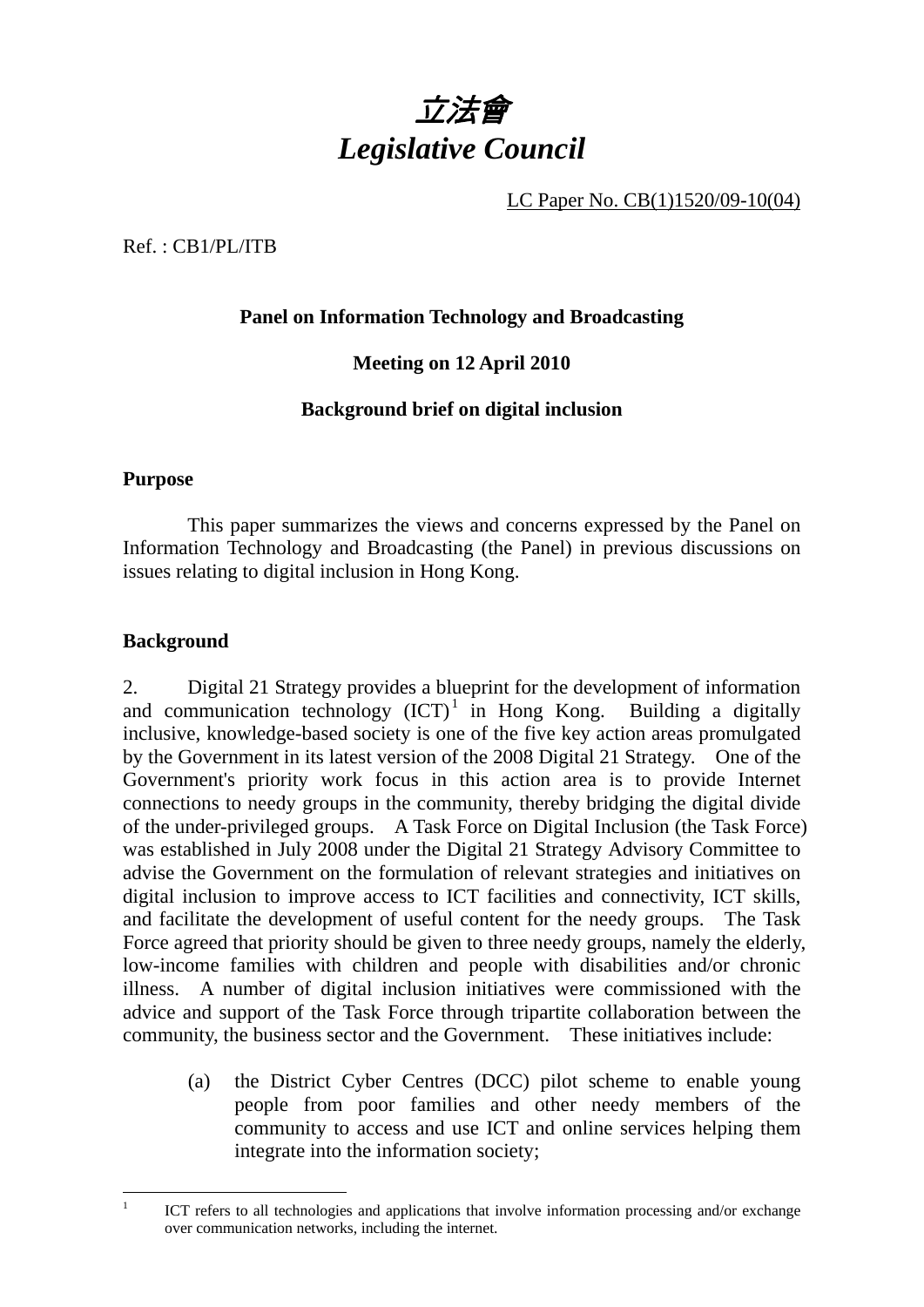- (b) the one-year territory-wide Internet education campaign to educate Internet users, especially young students, on the appropriate and safe use of the Internet;
- (c) the dedicated portal for the elderly providing one-stop information and service to address the interests and needs of the elderly;
- (d) the Central Fund for Personal Computer set up by the Social Welfare Department to assist people with disabilities to acquire personal computer facilities for self-employment or receiving supported employment service at home;
- (e) the Computer Recycling Programme coordinated by the Education Bureau and the Environment Protection Department to provide refurbished computer with one-year free Internet access service to needy students of primary and secondary schools;
- (f) installing public computers with Internet connection at various places including public libraries and youth and social centres for free public access;
- (g) the Digital Solidarity Fund administered by the Hong Kong Council of Social Service to sponsor digital inclusion projects by non-government organizations (NGOs) for different needy groups;
- (h) a sponsored programme providing a two-year free Internet broadband access service to 1 000 students from low-income families; and
- (i) IT training programmes for small and medium enterprises (SMEs) in specific sectors.

#### **Previous discussions**

3. The Panel received regular updates from the Administration on the digital inclusion initiatives undertaken by the Government, NGOs and the private sector in the context of the implementation of the Digital 21 Strategy.

4. The Panel discussed the digital inclusion initiatives at its meetings on 10 June 2008, 12 January and 9 February 2009. Panel members expressed grave concern about the low level of digital integration in respect of the six disadvantaged groups (i.e. the elderly, persons with disabilities and/or chronic illness, female homemakers, single parents, new arrivals and children of low-income families) identified by the Task Force. Members called on the Administration to implement additional measures to narrow the digital divide and enhance ICT adoption of the under-privileged groups, thereby helping them to integrate into the information society. To assess the effectiveness of the digital inclusion initiatives, members suggested that quantifiable performance indicators be drawn up to measure digital inclusion for the disadvantaged groups and to chart the progress that each district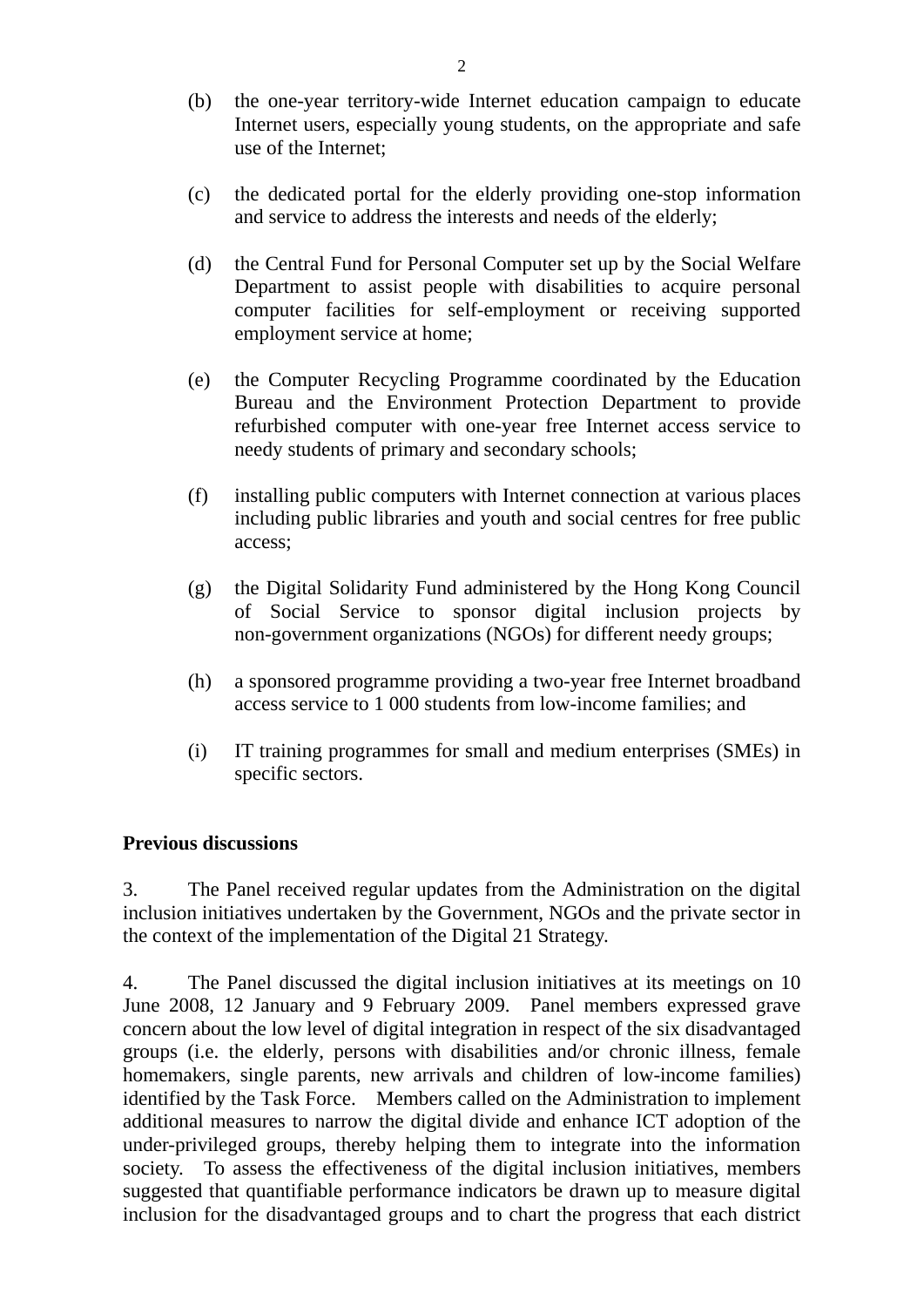had made towards digital inclusion under the DCC pilot scheme on a regular basis. The Administration was also urged to step up liaison with the 18 districts and compile district-based data on digital inclusiveness.

5. According to the Administration, starting from 2008, a study had been conducted on a regular basis to update the Comprehensive Digital Inclusion Index of the six disadvantaged groups so as to reflect the latest digital inclusion situation in Hong Kong and to gauge the effectiveness of the initiatives.

6. Panel members noted that according to the statistics from the survey conducted by the Census and Statistics Department, some 20 000 (3%) students in Hong Kong did not have computers and Internet access at home. Members were particularly concerned that in this digital age where web-based learning and research on the Internet became an integral part of education, school children of needy families should have the opportunity to access to computer facilities and online services at home, at school as well as community centres and libraries. Members urged the Administration to provide convenient and suitable Internet learning opportunities for students in need. They also called on the Administration to consider including Internet access charges in the Comprehensive Social Security Assistance Scheme for eligible low-income families with children studying in primary or secondary schools.

7. Given that it would be a long-term process to narrow the digital divide and eliminate cross-generation poverty, some Panel members were of the view that Government commitment and continued funding support were important for the success and sustained development of the digital inclusion initiatives. They called on the Government to commit to a clear policy objective to support the digital inclusion initiatives such as providing recurrent provision in the estimates for the long-term development of the DCC pilot scheme. Suggestion was also made to run a mobile cyber centre, similar to the operation of the mobile library, to bring computer and ICT facilities to every district. On the location and distribution of the selected DCCs, some members were of the view that as the DCC pilot scheme was targeted at needy groups in the community, the centres should preferably be located at less affluent low-income districts, such as Tin Shui Wai, Tai Po, Sheung Shui and Tseung Kwan O, where the digital divide was most serious. The Administration committed that the pilot scheme would be expanded by phases to enable needy groups in more districts to enjoy the services of the DCCs.

8. Panel members expressed grave concern about the low PC and Internet penetration rate (59.8%) in respect of SMEs, and urged the Administration to look into the causes of poor penetration rate for small business establishments in Hong Kong. The Administration undertook to further examine the barriers to ICT adoption and make continued efforts to promote the wider use of ICT among **SMEs**.

### **Latest position**

9. To help narrow the digital divide, the Financial Secretary has announced